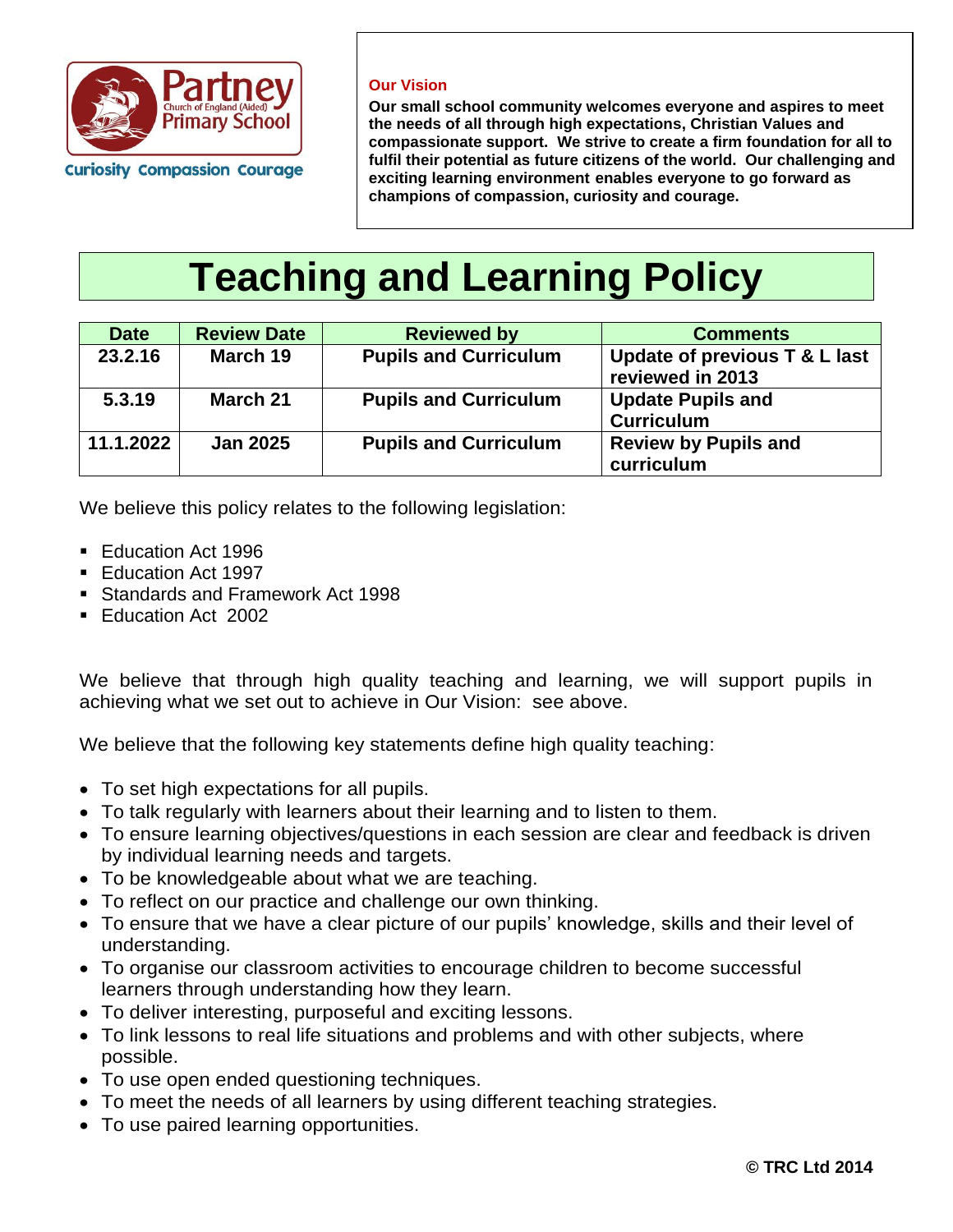

#### **Our Vision**

**Our small school community welcomes everyone and aspires to meet the needs of all through high expectations, Christian Values and compassionate support. We strive to create a firm foundation for all to fulfil their potential as future citizens of the world. Our challenging and exciting learning environment enables everyone to go forward as champions of compassion, curiosity and courage.** 

- To formally and informally assess the attainment of our pupils.
- To use the outside environment for learning opportunities where possible.
- To use digital technology to support and develop learning.

We believe quality learning is reflected in the outcomes of the education experienced by the children and this is evident in their response, attainment and progress.

We believe high quality learning is achieved when pupils are:

- enthusiastic, attentive, responsive and on task;
- aware of classroom and school rules and abide by them;
- talking confidently and showing curiosity e.g. by asking appropriate questions;
- confident in asking for help and support;
- aware of their achievements and what they need to do in order to improve;
- producing good quality work;
- knowledgeable about their learning;
- independent learners and stay on task;
- confident in helping others to learn

We are committed to providing challenge for all learners in order to enable them to succeed and reach the highest level of personal and academic achievement possible. Pupils will achieve this if we allow them to learn in a variety of ways, with differentiated activities, with pupils learning at different rates and who have different interests and abilities.

We want to develop an awareness and belief that all learners have the right to be challenged. We want to develop children to be resilient and excited learners who understand the need for challenge to progress. We want to develop a curriculum that provides effective challenge and a learning environment where children are encouraged to take risks and work hard to succeed.

We believe the learning environment makes a significant contribution to the quality of education provided. Therefore, we have created a learning environment in which:

- space is used effectively;
- **E** layout accommodates movement and needs;
- **EXE** resources are clearly labelled and accessible;
- display reflects current learning and offers consolidation to further learning;
- the environment offers opportunities for reflection on their learning;
- the needs of the children are catered for;
- **EXEC** resources are well maintained:
- children are encouraged to be creative independent learners and thinkers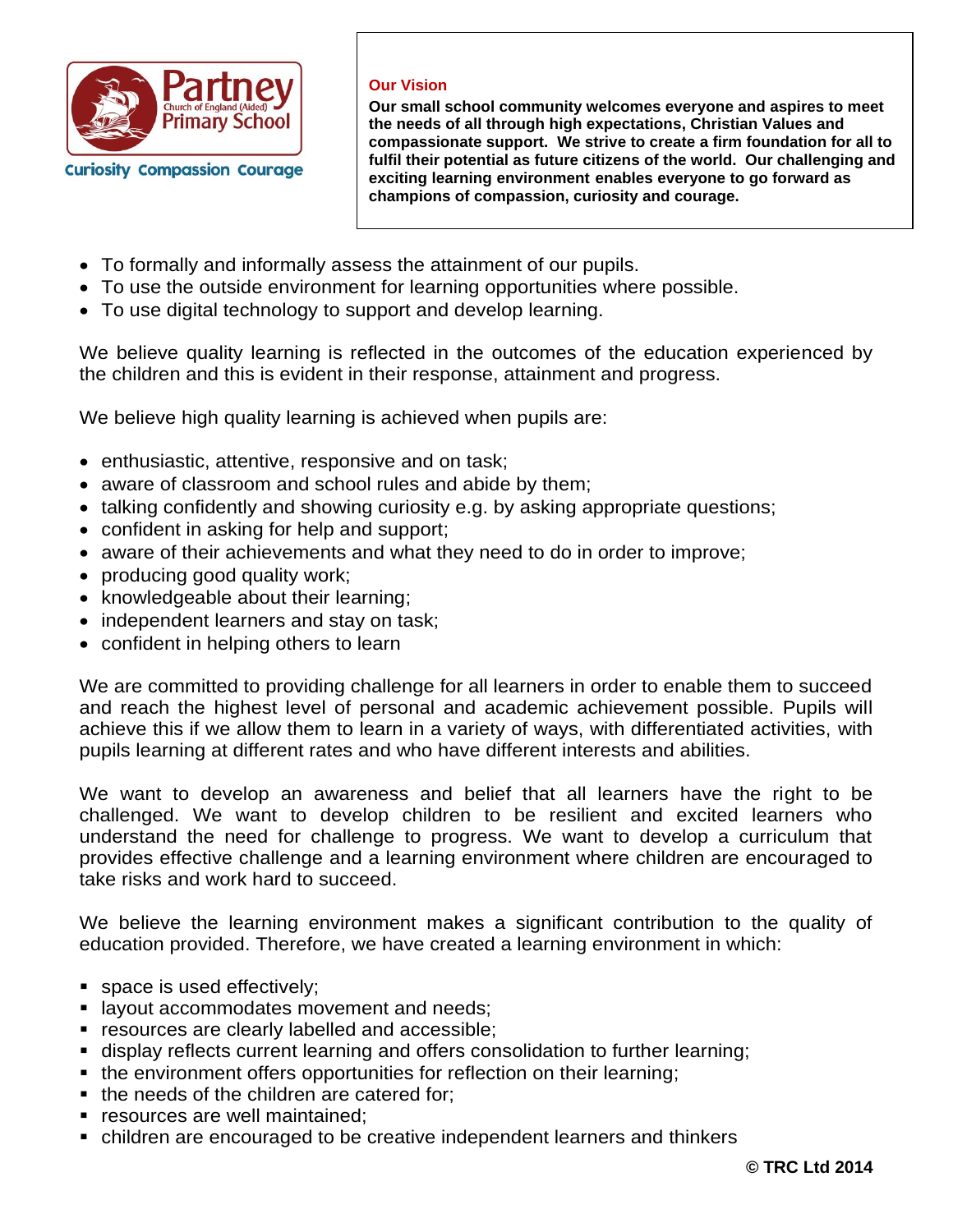

#### **Our Vision**

**Our small school community welcomes everyone and aspires to meet the needs of all through high expectations, Christian Values and compassionate support. We strive to create a firm foundation for all to fulfil their potential as future citizens of the world. Our challenging and exciting learning environment enables everyone to go forward as champions of compassion, curiosity and courage.** 

# **Teaching and Learning in Early Years Foundation Stage**

We know that children learn best when they are healthy, safe and secure; when their individual needs are met, and when they have positive relationships with the adults caring for them as stated in the Early Years Foundation Stage Safeguarding and Welfare requirements.

In Partney EYFS our aims are:

- To deliver a happy, safe stimulating programme of learning and individual development, by providing a broad balanced and relevant Early Years curriculum that will lay firm foundations for all future learning.
- •
- To enable independence, self-confidence and decision making through purposeful high quality, Early Years activities.
- •
- To use and value what each child can do, assessing their individual needs, planning quality activities and developing these 'in the moment' to move all children onto their next steps.
- To provide a caring, inclusive and safe learning environment which is sensitive to individual needs where children can flourish as they engage in first hand, high quality experiential learning experiences.
- We work with the seven broad areas of learning and development, stated in The Early Years Framework and, we know that all these areas of learning and development are equally important and inter-connected.
- We believe that a strong foundation in the three Prime areas of learning is key for igniting children's curiosity and enthusiasm for learning, and for building their capacity to learn, form relationships and thrive.
- We believe that the four specific areas of learning should provide children with stimulating opportunities to strengthen and apply the skills that are being developed in the three prime areas.
- We firmly believe that learning should be holistic in the Foundation Stage. One experience may provide children with opportunities to develop a range of competencies, skills and concepts across several areas of learning. Each area of learning works towards a number of relevant Early Learning Goals, which most children are expected to achieve by the end of the Foundation Stage.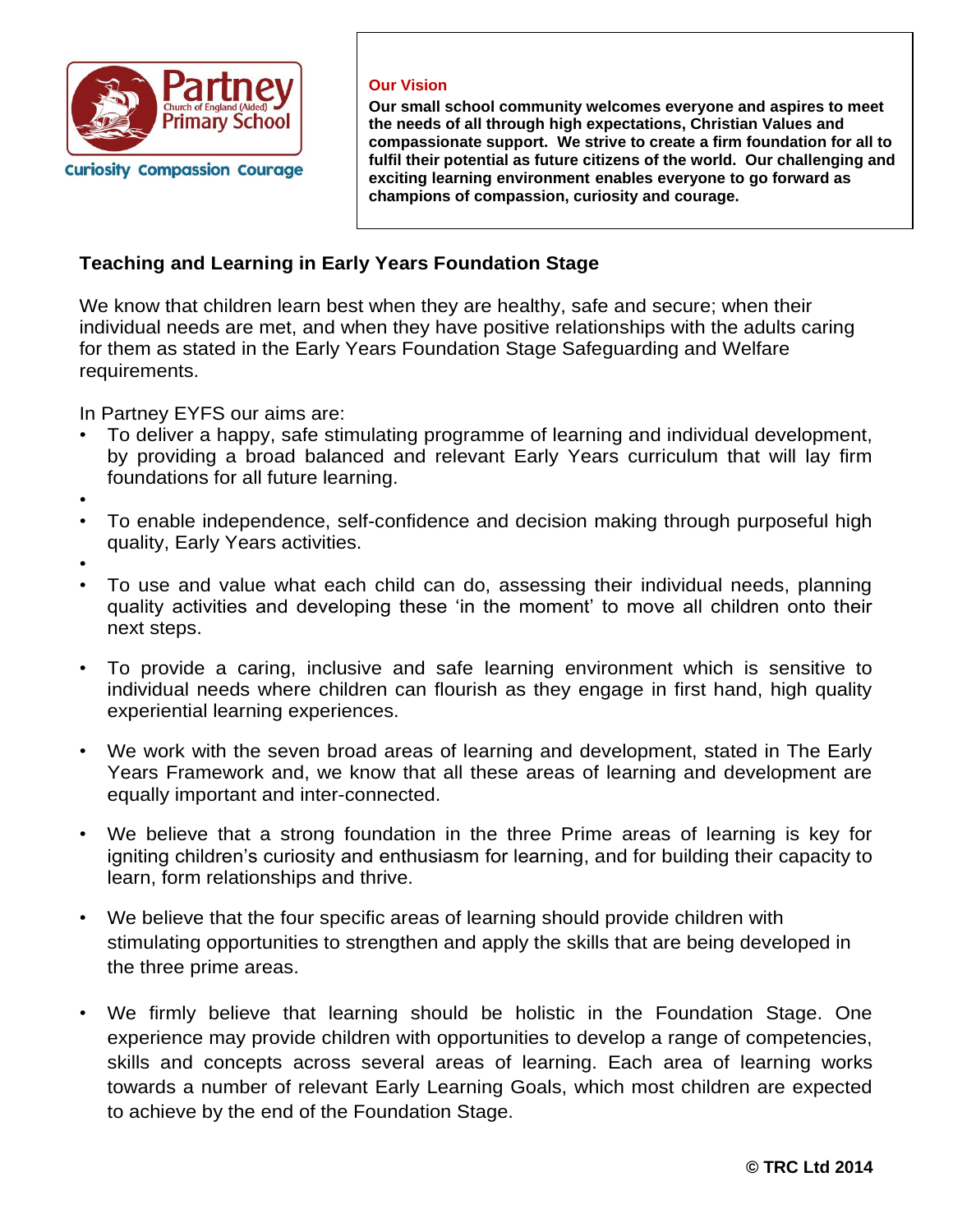

#### **Our Vision**

**Our small school community welcomes everyone and aspires to meet the needs of all through high expectations, Christian Values and compassionate support. We strive to create a firm foundation for all to fulfil their potential as future citizens of the world. Our challenging and exciting learning environment enables everyone to go forward as champions of compassion, curiosity and courage.** 

• Through a cycle of observations and knowledge of how children learn, a thorough knowledge of the children in our care and their interests, we plan and provide exciting learning opportunities, developing the Characteristics of Effective Learning through the children's interests. This is reflected in our practice as we support 'in the moment' planning opportunities to develop learning, challenge misconceptions and move children on in their reasoning and problem solving.

We aim to be judged at least good in all school inspections by ensuring that standards for all pupils are high and that standards continue to improve.

We believe it is essential that this policy clearly identifies and outlines the roles and responsibilities of all those involved in the procedures and arrangements that is connected with this policy.

## **Aims of this Policy**

- To maximise children's learning potential.
- To promote high quality effective teaching.
- To achieve high quality learning.
- To develop an effective learning environment.
- To recognise and celebrate achievement, attainment and effort.
- To foster curiosity, creativity, enthusiasm, enjoyment, motivation, independence and cooperation.
- To stimulate a desire for curiosity and lifelong learning.
- To work with other schools and the local authority in order to share good practice in order to improve this policy.

## **Responsibility for the Policy and Procedure**

## **Role of the Governing Body**

The Governing Body has:

- **delegated powers and responsibilities to the Headteacher to ensure all school personnel** and stakeholders are aware of and comply with this policy;
- responsibility for ensuring that the school complies with all equalities legislation;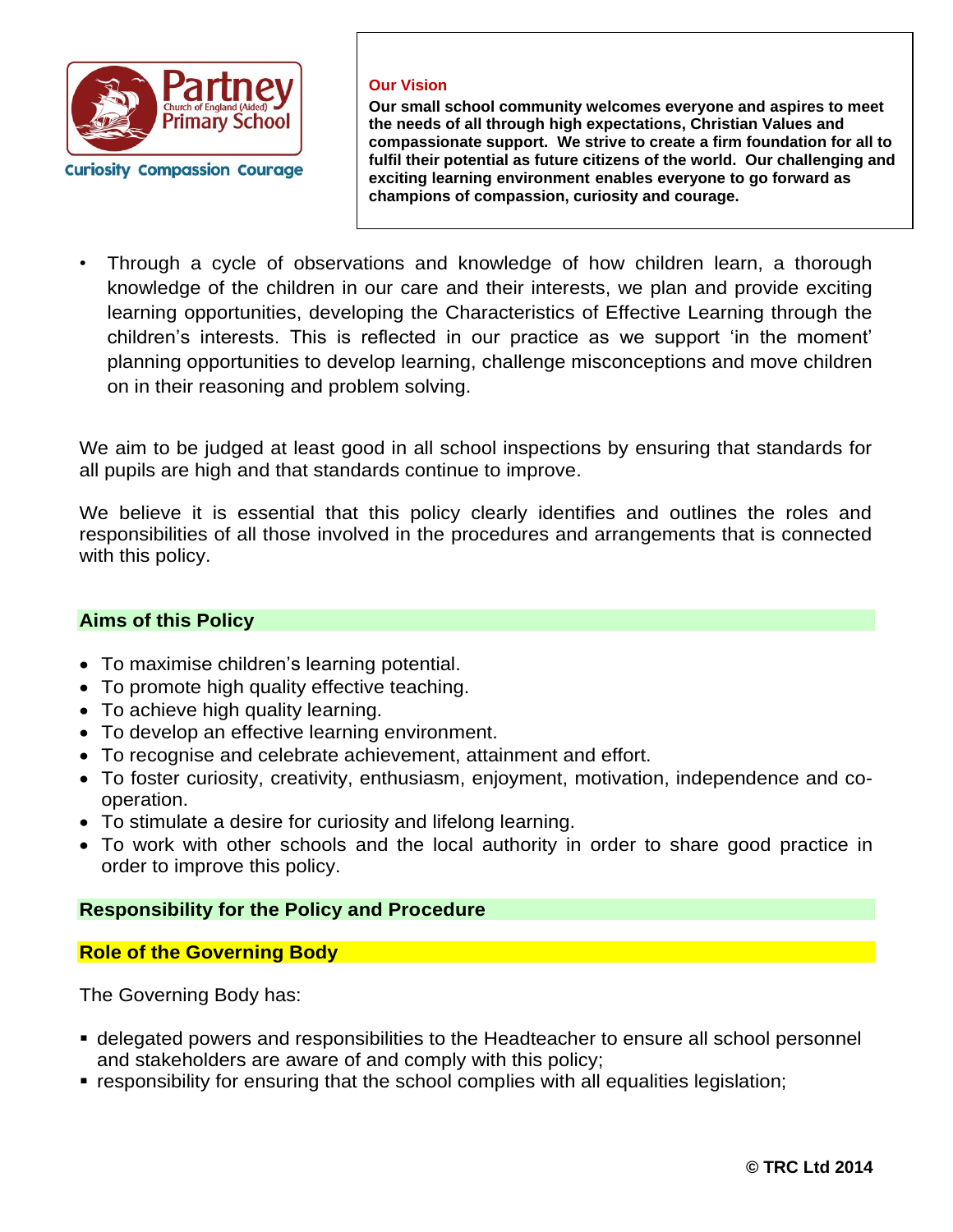

#### **Our Vision**

**Our small school community welcomes everyone and aspires to meet the needs of all through high expectations, Christian Values and compassionate support. We strive to create a firm foundation for all to fulfil their potential as future citizens of the world. Our challenging and exciting learning environment enables everyone to go forward as champions of compassion, curiosity and courage.** 

- nominated a designated committee (Pupils and Curriculum) to ensure that appropriate action will be taken to deal with all prejudice related incidents or incidents which are a breach of this policy;
- responsibility for ensuring funding is in place to support this policy;
- **Example 1** responsibility for ensuring this policy and all policies are maintained and updated regularly;
- responsibility for ensuring all policies are made available to parents;
- nominated a committee (Pupils and Curriculum) to liaise with the Headteacher and the subject leaders and to report back to the Governing Body;
- responsibility for the effective implementation, monitoring and evaluation of this policy

# **Role of the Headteacher**

The Headteacher will:

- ensure all school personnel, pupils and parents are aware of and comply with this policy;
- work closely with the Pupils and curriculum committee;
- **•** provide leadership and vision in respect of equality;
- **•** provide guidance, support and training to all staff;
- ensure a continuous professional development programme is in place for all teaching and support staff in order to develop teaching and learning throughout the school;
- ensure teaching staff have their statutory planning, preparation and assessment time;
- ensure all teaching and support staff are line managed;
- **E** arrange professional development meetings throughout the year;
- **EXECT** ensure all lessons are free from unnecessary interruptions;
- monitor teaching and learning across the school through:
	- $\triangleright$  learning walks
	- $\triangleright$  discussions with pupils
	- $\triangleright$  scrutiny of planning
	- $\triangleright$  scrutiny of pupil books
	- $\triangleright$  scrutiny of marking
	- ➢ professional development meetings
	- $\triangleright$  consulting parents
	- $\triangleright$  ensuring pupils targets are challenging enough for all pupils
	- ➢ analysing pupil targets to see if they have been met
	- ➢ analysing and comparison of pupil performance data with school and national data
- make effective use of relevant research and information to improve this policy;
- **•** review this policy every three years.
- monitor the quality of teaching and learning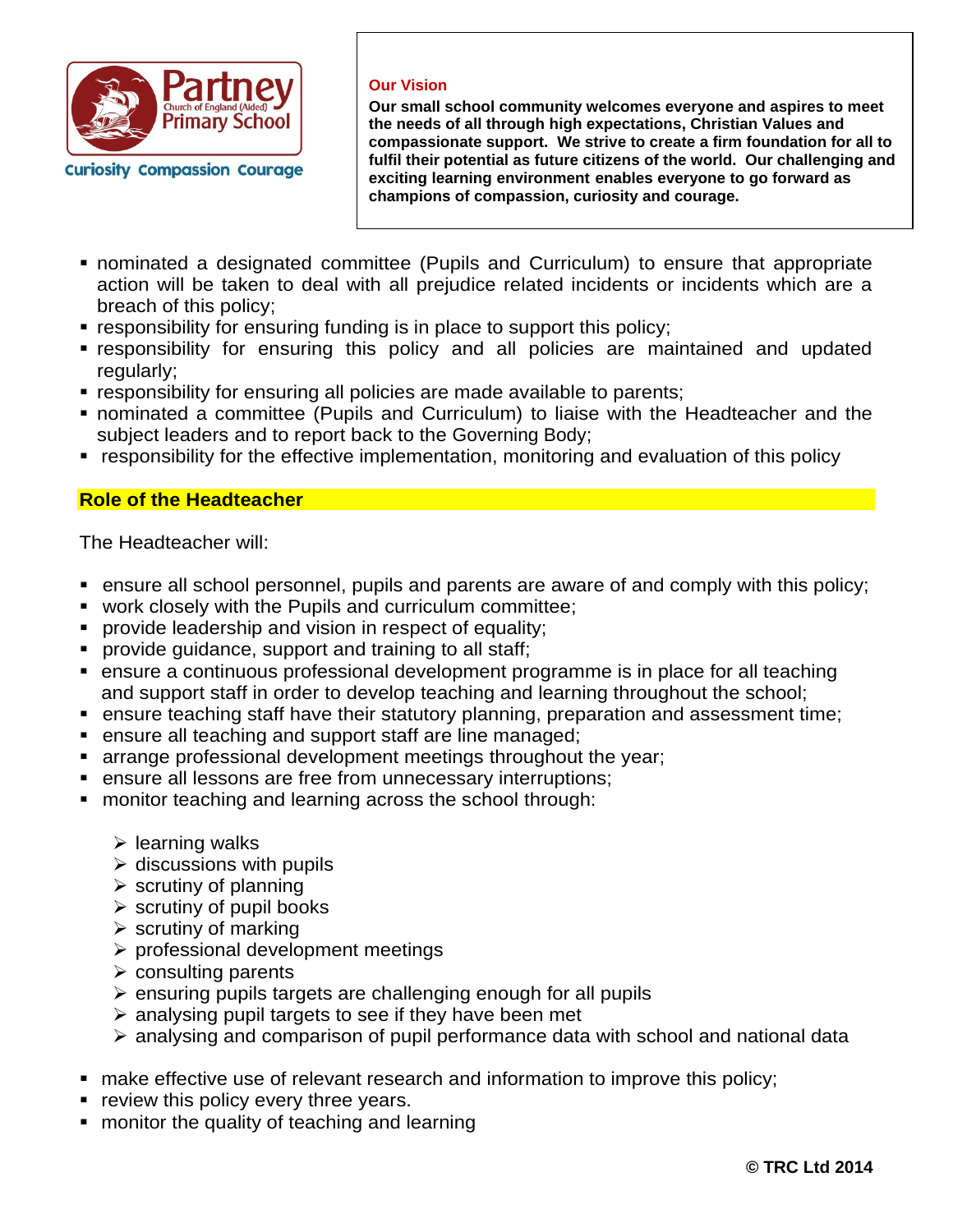

#### **Our Vision**

**Our small school community welcomes everyone and aspires to meet the needs of all through high expectations, Christian Values and compassionate support. We strive to create a firm foundation for all to fulfil their potential as future citizens of the world. Our challenging and exciting learning environment enables everyone to go forward as champions of compassion, curiosity and courage.** 

- ensure lessons are interesting, purposeful and exciting and delivered with speed and challenge;
- work with all school personnel to ensure their professional needs are met;
- organise relevant training and CPD for school personnel for the development of key skills;
- create and be part of a network of schools or cluster of schools in order to share good practice;
- **•** provide training for all staff on induction and when the need arises; keep up to date with new developments and resources;
- monitor and review skills and knowledge delivery and development through the curriculum to ensure that consistency, continuity and progression are evident for all learners;
- monitor work/life balance and demands of the professional teacher.

# **Role of the Pupils and Curriculum Committee**

The Pupils and Curriculum Committee will:

- work closely with the Headteacher
- ensure this policy and other linked policies are up to date;
- ensure that everyone connected with the school is aware of this policy;
- report to the Governing Body every term;
- **•** review this policy every three years.

## **Role of Subject Leaders**

Subject Leads will:

- comply with all aspects of this policy
- undertake appropriate training;
- monitor and evaluate the quality of learning for their subject;
- report the main findings of monitoring to teaching staff and the head teacher;
- **.** implement the school's equalities policy and schemes;
- report and deal with all incidents of discrimination;
- **EXECTE:** attend appropriate training sessions on equality;
- report any concerns they have on any aspect of the school community
- report the main findings of monitoring to teaching staff and the Head Teacher (if a core subject leader).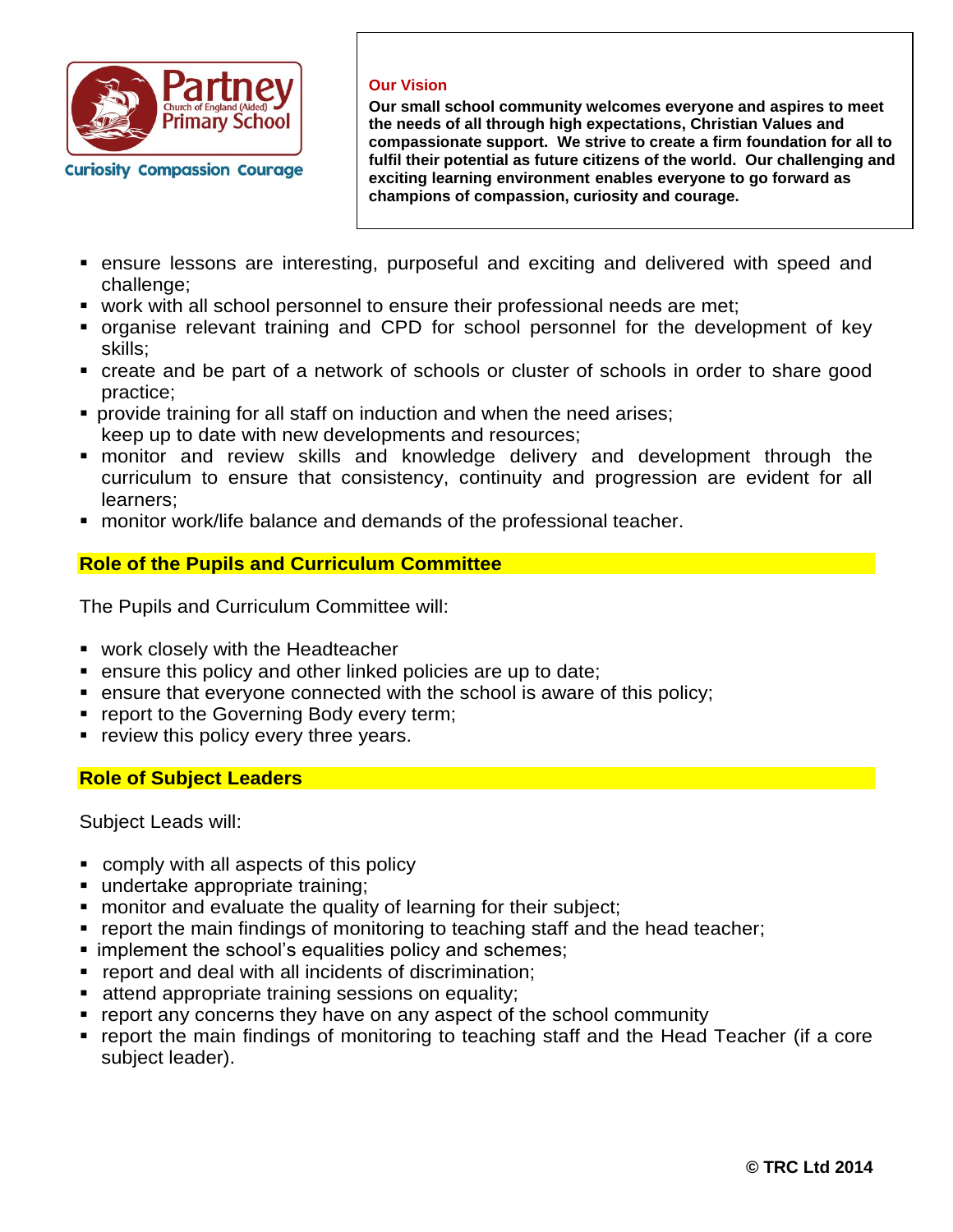

#### **Our Vision**

**Our small school community welcomes everyone and aspires to meet the needs of all through high expectations, Christian Values and compassionate support. We strive to create a firm foundation for all to fulfil their potential as future citizens of the world. Our challenging and exciting learning environment enables everyone to go forward as champions of compassion, curiosity and courage.** 

## **Role of Class Teachers**

All teachers will:

- adhere to the teaching and learning policy;
- **·** plan differentiated lessons which are interactive, engaging, of a good pace and an effective structure for learning including time for pupil reflection and response;
- plan lessons that have clear learning objectives and will provide challenge and support;
- plan learning which takes advantage of strong and meaningful links between subjects
- use digital technology appropriately to support delivery and learning in lessons.
- **•** formally advise parents each term on how they can support their child;
- **•** provide detailed annual report pupil reports;
- **organise English and Maths parent workshops where appropriate**
- **EXECT** set regular differentiated homework for all pupils

# **Role of Pupils**

Pupils will be *encouraged to be effective learners* by being:

- curious
- enthusiastic, attentive, and responsive;
- confident:
- aware of their targets and their achievements;
- knowledgeable about their learning

# **Role of Parents/Carers**

Parents/carers will:

- be aware of and comply with this policy;
- be encouraged to support their children in their learning.
- be encouraged to take an active role in the life of the school by attending:
	- ➢ parent-teacher consultations
	- ➢ class assemblies
	- ➢ school concerts
	- $\triangleright$  fundraising and social events
- be encouraged to work in school as volunteers;
- be asked to take part in periodic surveys conducted by the school;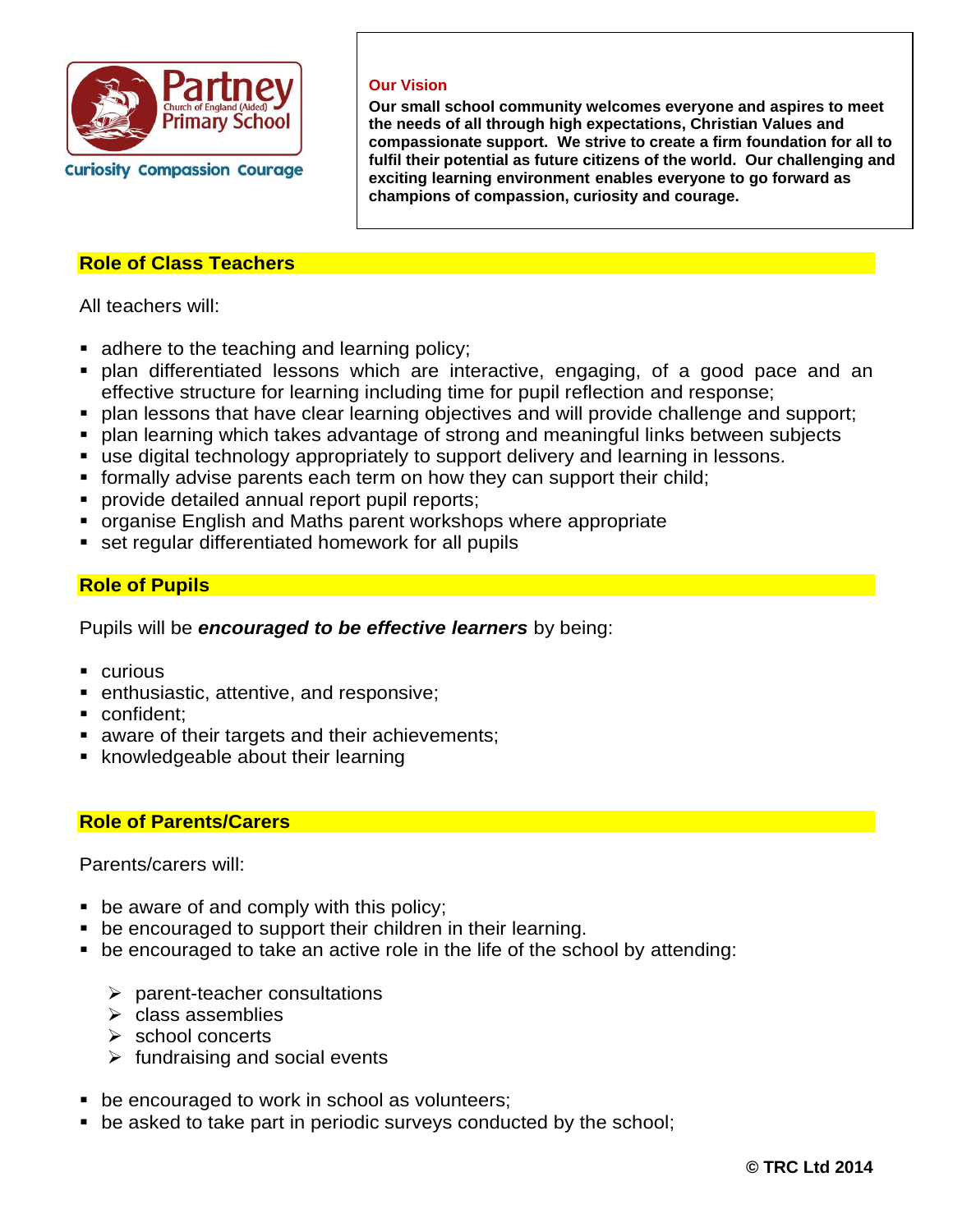

#### **Our Vision**

**Our small school community welcomes everyone and aspires to meet the needs of all through high expectations, Christian Values and compassionate support. We strive to create a firm foundation for all to fulfil their potential as future citizens of the world. Our challenging and exciting learning environment enables everyone to go forward as champions of compassion, curiosity and courage.** 

- ensure regular and punctual attendance;
- notify school on the first day of pupil absence;
- encourage effort and achievement;
- encourage completion of homework and return it to school;
- provide the right conditions for homework to take place;
- support the school Code of Conduct and guidance necessary to ensure smooth running of the school;
- ensure correct school uniform is worn to aid the sense of 'belonging' and learning together.

## **Raising Awareness of this Policy**

We will raise awareness of this policy and aspects relating to this policy via:

- the school website
- the Staff Handbook
- meetings with parents such as introductory, transition, parent-teacher consultations and periodic curriculum workshops
- meetings with school personnel
- communications with home such as weekly newsletters and of end of half term newsletters
- the annual report to parents
- Head Teacher reports to the Governing Body

## **Training**

All school personnel:

- have equal chances of training, career development and promotion
- **•** receive training on this policy over an induction period.
- receive periodic training so that they are kept up to date with new information
- receive equal opportunities training on induction

## **Monitoring the Effectiveness of the Policy**

The practical application of this policy will be reviewed every three years or when the need arises by the coordinator, the Headteacher and the nominated committee.

A statement of the policy's effectiveness and the necessary recommendations for improvement will be presented to the Governing Body for further discussion and endorsement.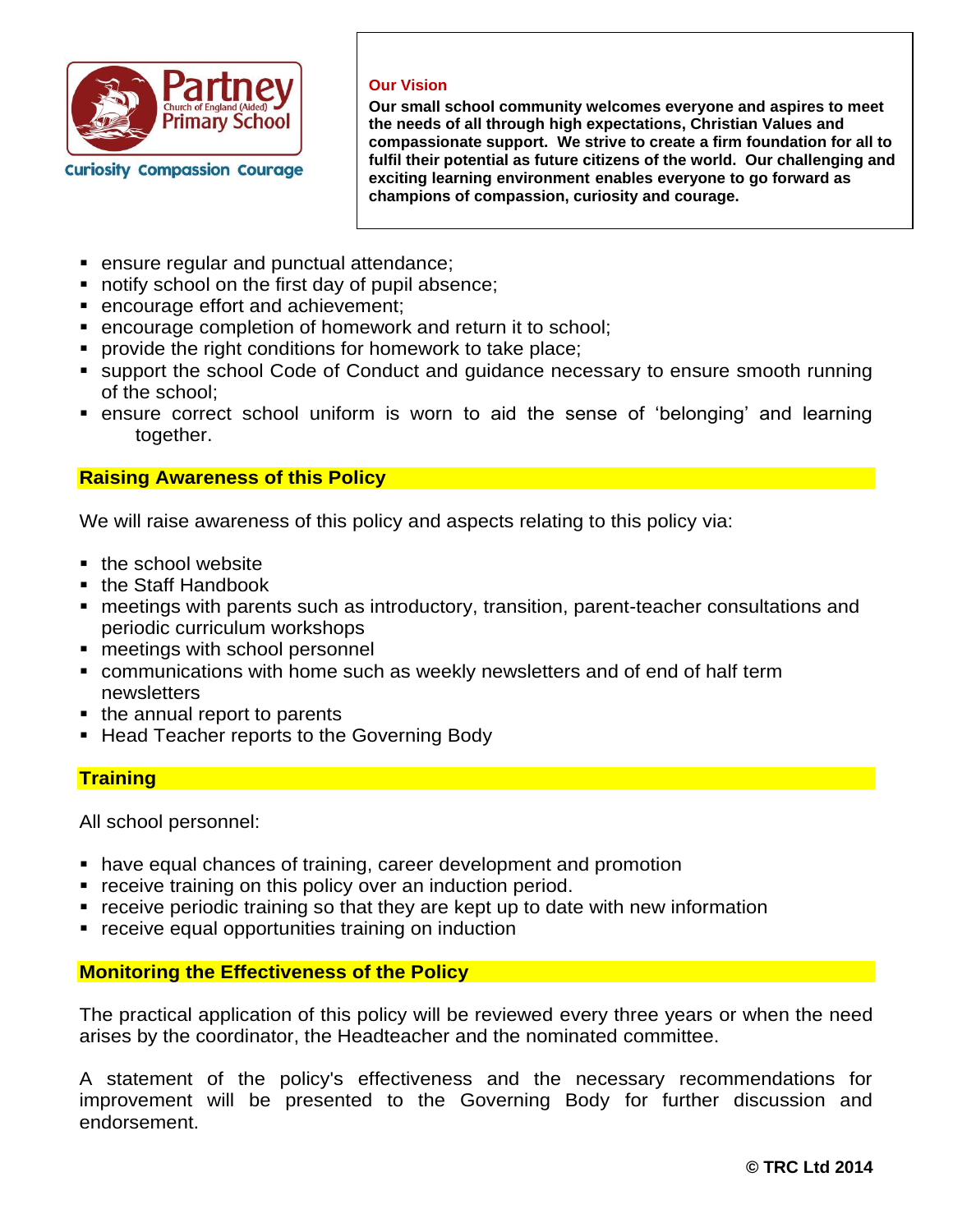

#### **Our Vision**

**Our small school community welcomes everyone and aspires to meet the needs of all through high expectations, Christian Values and compassionate support. We strive to create a firm foundation for all to fulfil their potential as future citizens of the world. Our challenging and exciting learning environment enables everyone to go forward as champions of compassion, curiosity and courage.** 

# **Linked Policies**

| ■ Assessment                     | $\blacksquare$ Curriculum |
|----------------------------------|---------------------------|
| • Marking and Feedback Policy    | $\blacksquare$ Homework   |
| • Monitoring and Evaluation Plan | <b>EYFS</b>               |

| Headteacher:                    | Date: |  |
|---------------------------------|-------|--|
| <b>Chair of Governing Body:</b> | Date: |  |